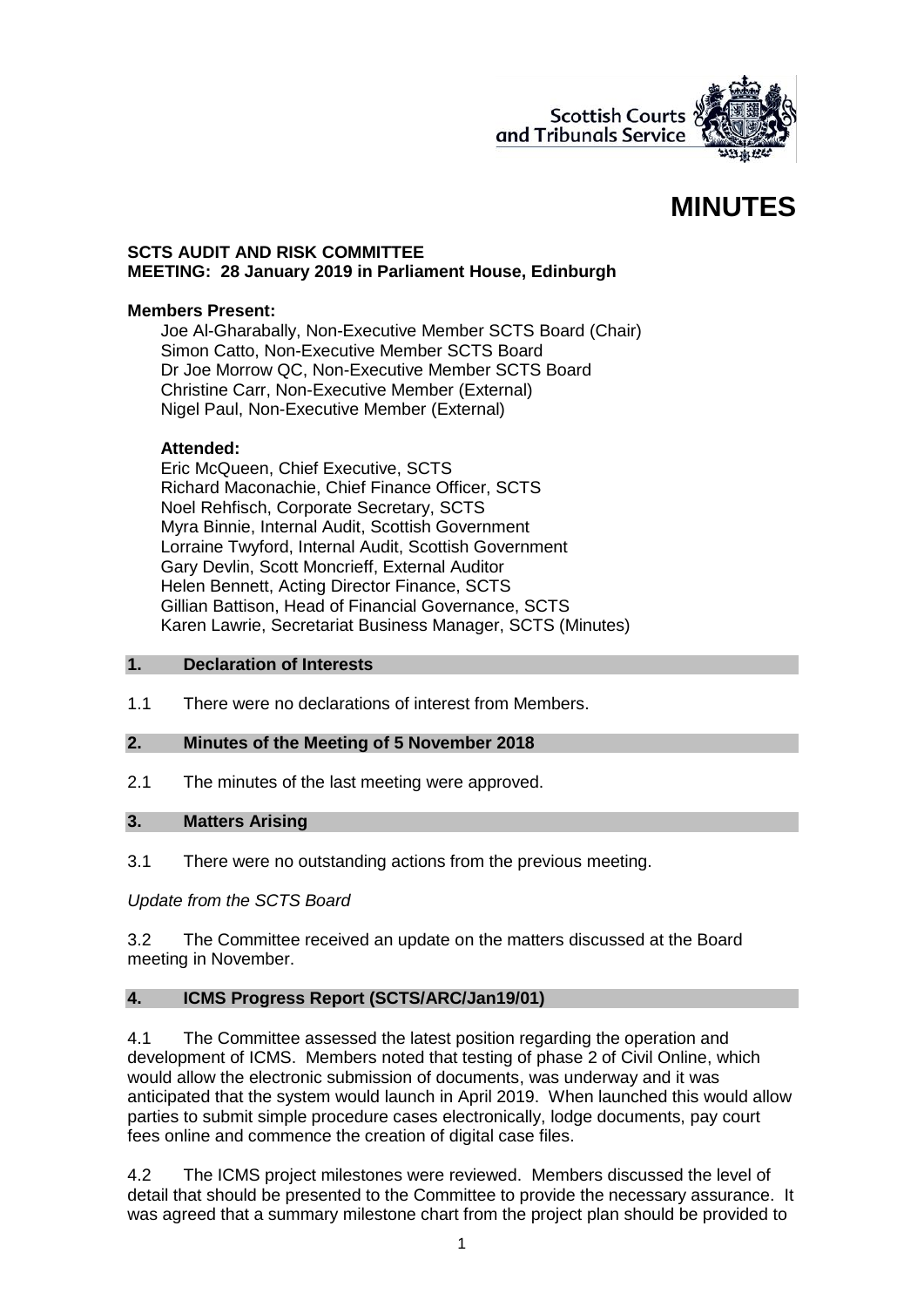aid committee scrutiny. It was also agreed that the project board report provided to the Executive would be shared with Committee members.

# **5. Internal Audit (SCTS/ARC/Jan19/02 & 03)**

# *Progress Report*

5.1 Internal Audit reported on the progress of the 2018-19 Audit Plan. Following the last meeting timings of the two outstanding audits had been agreed and fieldwork had commenced. Members noted that Internal Audit remained on track to complete the four main reviews and all follow-up activity detailed in their 2018-19 programme.

5.2 The emerging findings from two draft reports produced by Internal Audit were discussed. Internal Audit advised that these findings were subject to ongoing discussions with SCTS Officials. The final reports would be shared with the Committee at a future meeting.

# *Internal Audit Plan 2019-20*

5.3 The draft Internal Audit Plan for 2019-20 had been considered and agreed with the SCTS Accountable Officer. A review would take place during the audit year to ensure the key risks to the organisation were reflected in the work identified. Internal Audit committed to ensure that, wherever possible, a flexible approach would be taken to maintain an Audit Plan that provided assurance on key risks which, while clearly identified, could change throughout the course of the audit year.

5.4 Three of the four planned audits for 2019-20 were approved by the Committee. It was agreed that consideration would be given to the fourth audit at a future meeting, allowing discussion at the joint Board and Committee Corporate Risk workshop in February and subsequent developments to be considered ahead of finalising the programme.

5.5 Members were invited to share any comments on the draft Audit Plan directly with Internal Audit.

## **6. External Audit (SCTS/ARC/Jan19/04)**

6.1 External Audit presented their work plan for the coming year. This included the audit of the 2018-19 Annual Report and Accounts, covering the financial statements and the wider scope audit requirements set by Audit Scotland. The work plan outlined the core elements of this work and set out a timeline of key activities.

6.2 Members were content with the scope and timeline of the Audit Plan.

# **7. Annual Whistleblowing Report (SCTS/ARC/Jan19/05)**

7.1 The Committee received the annual report on the SCTS Whistleblowing Policy. The executive reported that the policy had been reviewed during the course of the year. A range of activities had taken place throughout 2018 to maintain awareness of the policy – and associated policies relating to grievances and complaints.

7.2 No instances had been raised under the policy in 2018. Members suggested several amendments including the addition of contact details for key individuals and a review of the list of qualifying authorities to whom reports could be made. They noted that an absence of its usage did not, of itself, indicate that the policy was effective – information around staff engagement levels and issues raised at other levels would, taken together, provide an assessment of the culture of openness, engagement and reporting across the organisation.

7.3 Partnership working with the Trade Union was raised by the Committee. The Executive confirmed that there was a strong relationship with PCS Officials, who were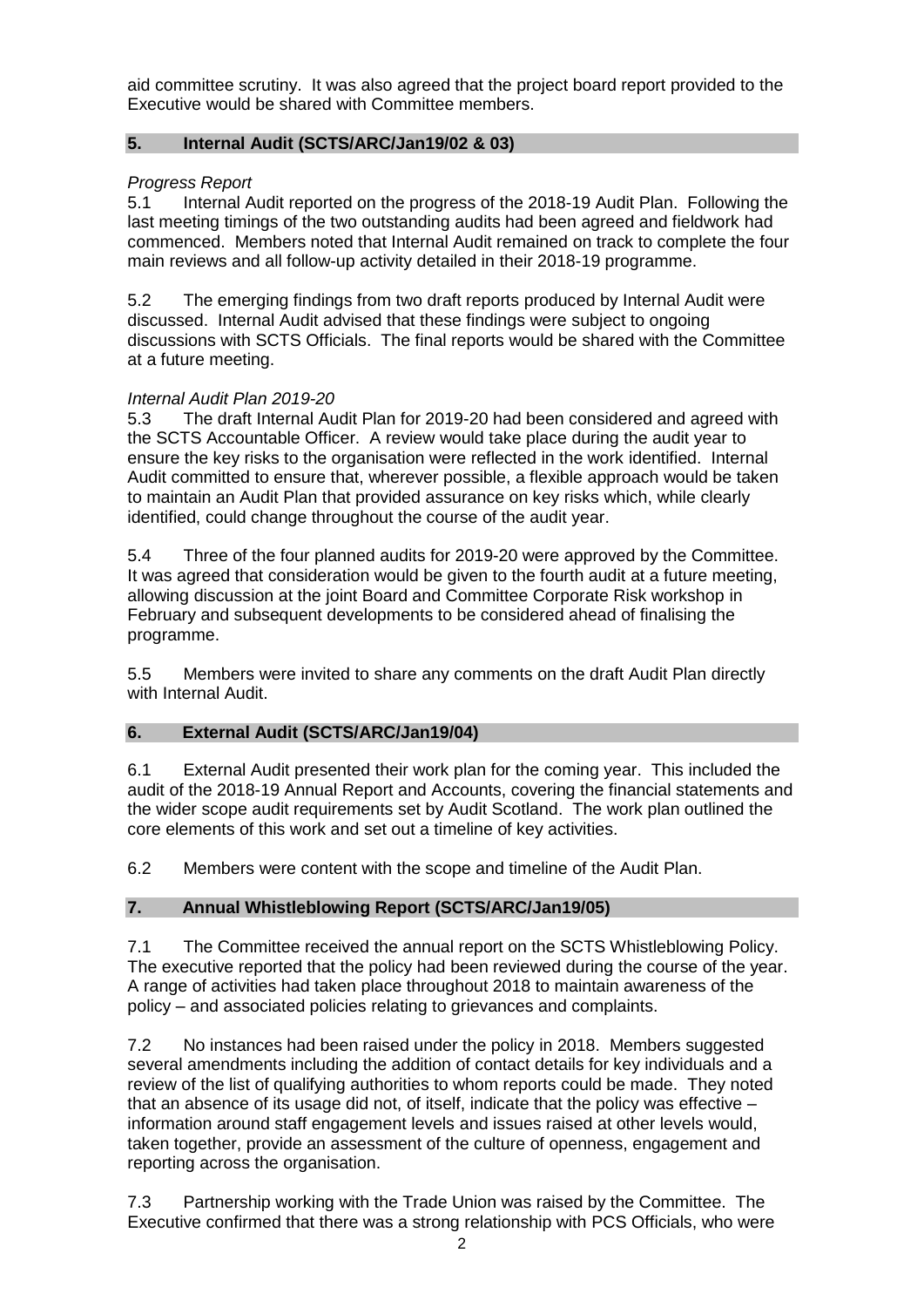well represented in projects and working groups across the organisation and who also attended quarterly People Committee meetings. This allowed them to be well-sighted on developments across SCTS whilst maintaining their independence. Committee members sought views from internal and external audit as to how relationships with recognised trade unions were maintained in other organisations with whom they worked.

## **Action: Internal and External Audit to update on the working relationships between the Executive and Trade Unions in other organisations.**

# **8. SCTS Anti-Fraud Policy (SCTS/ARC/Jan19/06)**

8.1 The SCTS Anti-Fraud policy had been updated to reflect changes in SCTS staff structures alongside revised processes and procedures. The Committee considered and approved the policy. Members noted that the Fraud Response plan was in development and would be shared with Members at the next meeting. The Executive were encouraged, when developing the Fraud Response Plan, to consider its potential applicability to judicial office holders.

8.2 The Committee acknowledged and agreed with the Executive's view that SCTS was considered to be "Established" with regard to fraud prevention using the Scottish Government's Counter Fraud Maturity Model.

## **9. Feedback from Members Annual Appraisal (Oral)**

9.1 In advance of the meeting, members had completed their annual appraisal exercise reflecting on their personal contribution and the Committee's performance during 2018.

9.2 Internal and External Audit had provided feedback to the Chair which confirmed that, in their view, the Committee was working effectively with good engagement from all attendees.

## **10. Corporate Risk Register (SCTS/ARC/Jan19/07)**

10.1 The Corporate Risk Register was discussed. Members were content that the necessary control and actions required were recorded appropriately and taking place.

10.2 It was noted that the Corporate Risk Register would be considered in depth at the annual joint Board and Committee Corporate Risk Workshop on 4 February.

## **11. Any Other Business**

11.1 External Audit informed Committee members that Scott Moncrieff would host a workshop session on "Managing Difficult Situations", open to members of Audit and Risk Committees, on 13 March in Glasgow. Members were invited to attend if available.

## **12. Papers for Scrutiny/Exception Reporting Only**

12.1 The following papers had been circulated for scrutiny:

- Action Tracker
- Data Incidents Report
- Fraud, Theft and Losses Report
- ICT Risk Register
- Core Work Plan

12.2 The Action Tracker was discussed. The committee raised concern about the number of outstanding actions in relation to information security. It was agreed that the